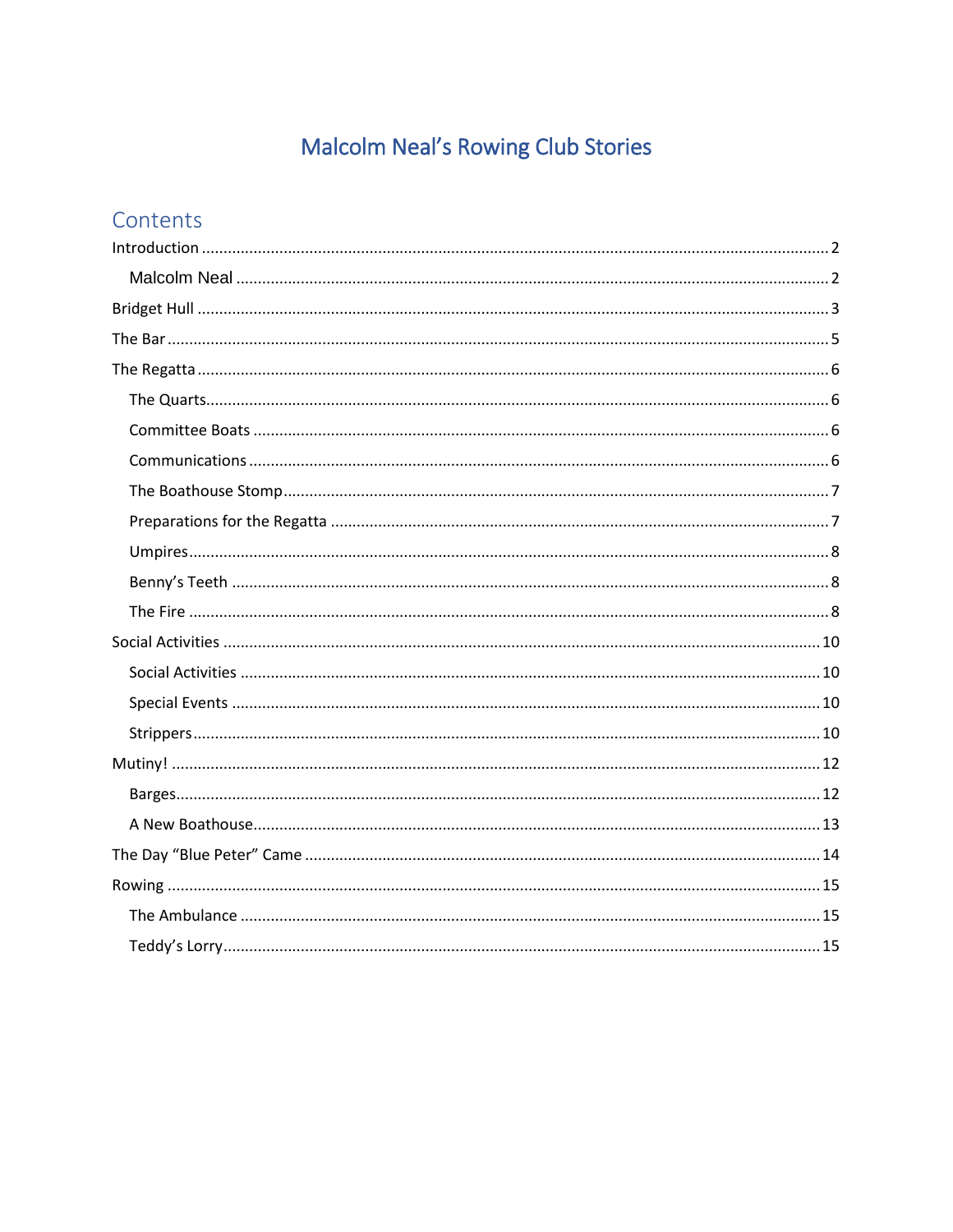# <span id="page-1-0"></span>Introduction

I first became a member of Leicester Rowing Club in 1961. The club then bore very little resemblance to the present one and members, from time to time, have encouraged me to record my memories of those times. This, then, is a collection of stories from a bygone age of rowing in Leicester. I have described events as I remember them and memory tends to embellish what actually happened but I have tried my best to be true to the facts because to exaggerate a tale for the sake of producing a good story would be to deny our club a proper record of its history. The period covered is from 1961 to about 1974. I hope you enjoy reading my stories.

# <span id="page-1-1"></span>Malcolm Neal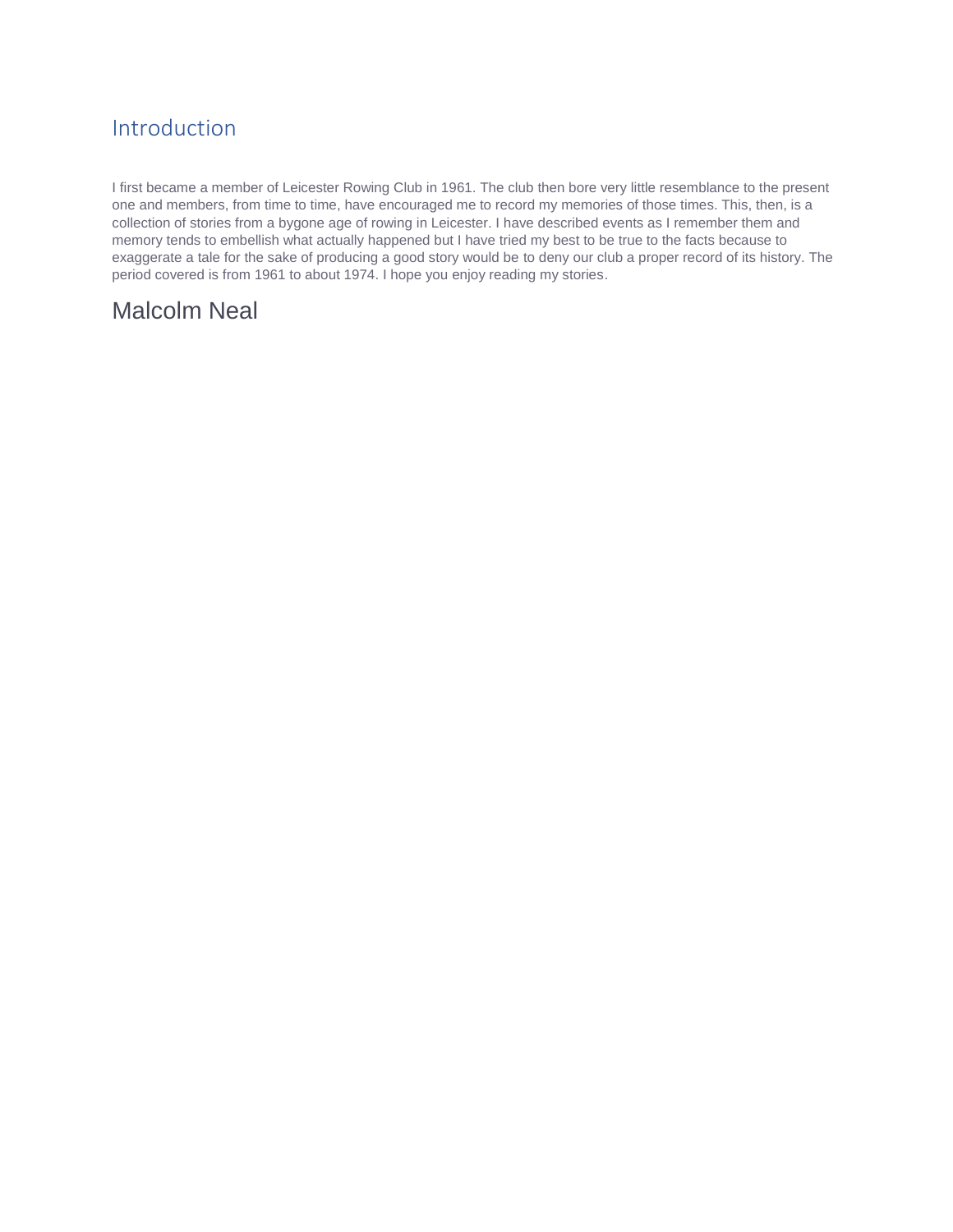### <span id="page-2-0"></span>Bridget Hull

To many, if not most, of our present members, the name Bridget Hull is no more than the name of an old boat. But Bridget was a real person and I thought it might be of interest if I were to share a few memories of the real Bridget Hull.

When I first came to Leicester Rowing Club, as a member of Gateway School Rowing Club, in 1961, I very soon became aware of a little Irish woman who would appear, as if from nowhere, on an old bicycle and demand (not ask!) that we all took books of raffle tickets to sell. These were produced from the large, seemingly bottomless, basket hanging from the handlebars of her bike. It was made very clear that returned tickets were not acceptable and that she would expect the stubs and the money by a certain date. We schoolboys dared not argue, nor, we noticed, did the most senior members of the club!

Bridget Teresa Hull was, to my knowledge, the greatest fund raiser our club has ever had and I am sure that without her efforts, the club would have folded before the 1960's were out. At the time, the boathouse was in a dreadful condition. Situated slightly forward of the present one and closer to the trees, it was made of wood and, when I knew it, leaned precariously towards the river. It had no windows and the only lighting was through glass skylights in the roof. The doors fitted badly, due to the angle of the structure and I remember that one of them had worn a groove in the gravel. The changing room was the original concrete row of changing cubicles from the swimming pool that used to occupy the site. Further along, towards the drive, was another building comprising two rooms. One was used as a blade store. The other was empty and derelict. Across the drive were more derelict buildings (We occupied the entire site up to the bridge at the time). Along the bank, between the bridge and the drive were dozens of huge concrete sewer pipes, about 1.5metres in diameter. As can be imagined, membership was very poor. After all, we didn't have much to offer. All the boats were old and some of them had fixed pin riggers.

It was against this background that Bridget set about raising enough money to buy a new boathouse, new boats and blades, improve the changing facilities (At least, we got a hot water heater for the shower – and a door!) and build a bar in the derelict building near the drive. How did she do it? I have mentioned the raffles already. It isn't easy to sell raffle tickets, especially for a cause that few people have heard about and even fewer care. There has to be the incentive of good prizes – but who would donate them? Bridget had this covered! Her weapon was fear! She pestered the shopkeepers along Narborough Road and thereabouts until they gave her a prize "for the lovely boys at the Rowing Club" just to get rid of her!

It wasn't just raffles, though. Bridget decided she could make money by holding rummage sales. Not the usual, small sale that was common at the time, but big sales – enough to fill quite a large hall. She chose Holy Apostles Church Hall on Fosse Road South, not far from her home on the same road. She got on her bike and pestered everybody she could find to donate items of every description for her to sell for "the lovely boys". We were not left out either! We were expected to donate and collect as much as we could and deliver it to the club, where it was stored wherever we could find a space. When we ran out of space she had a contingency plan. She owned a row of lock – up garages on Fosse Road South which she rented out. One by one her tenants were persuaded that it wouldn't be any great hardship to park their cars in the street for a couple of weeks so that she could store rummage in their garages. I believe she continued to collect the rent!

When the big day arrived we all got together to move a mountain of clothes, hats, books, records, furniture, kitchen equipment, etc., etc............(You name it, we had it!) to the hall where Bridget had set out the tables. We then sorted it into different categories and piled it onto the tables ready to sell. I remember, at the first sale, the sense of shock when we looked outside just before the advertised opening time, to see a queue stretching halfway round the block! The door was opened and hundreds of middle aged women charged in, pushing and elbowing each other out of the way – just like the Harrod's January Sale! I don't know why, but I always got the Hat Stall. Dozens of women clawed at the hats and tried them on whilst I held a mirror up for them. It wasn't unusual for "tug  $o$   $-$  war" contests to break out over a hat. I worked out that, in these circumstances, the best policy was to grab the hat and hold a quick auction. During this, the price would go up considerably but, after all, it was obviously a very desirable hat! I can't remember exactly how many of these sales were held, probably three or four over a period of about three years. They came to an end after some customers in the waiting queue spotted a dealer creeping out of the back door carrying some items that Bridget had sold him before the sale had opened. She had reckoned that she would get a better price for them this way. Word went around the queue and the atmosphere became very tense with people shouting and banging on the doors and windows! I think Bridget was smuggled out of the back door as the front door was opened. The rest of us had to stand firm and take the flak!

After a suitable period of recuperation, some of it, I suspect, hiding from some angry former customers, Bridget came up with another idea. At the time, waste paper merchants were paying an unusually high price for old newspapers. For Bridget, this was an opportunity not to be missed! Once again, the changing room and every other available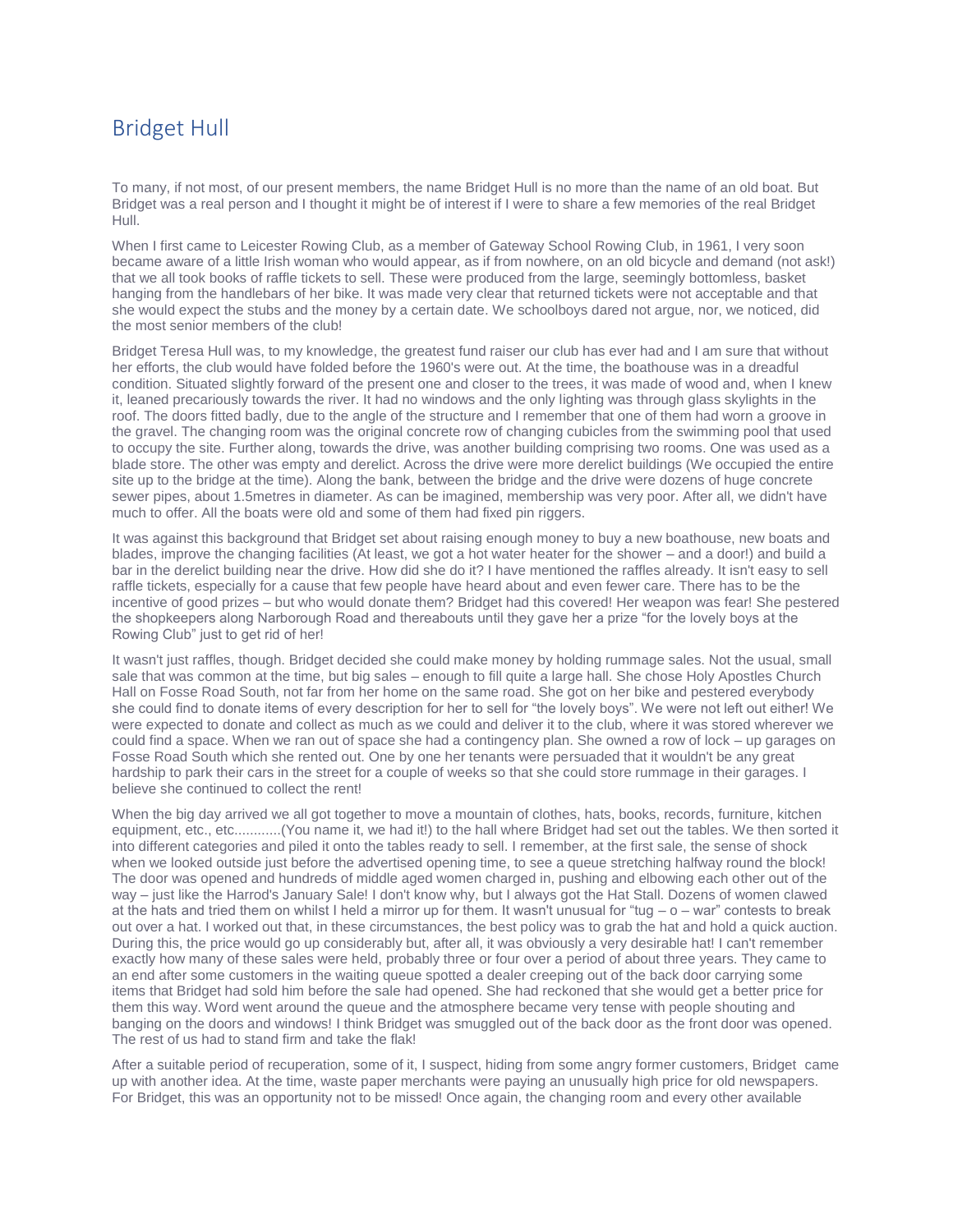space at the club was filled, this time with waste paper and her long suffering garage tenants were out on the streets again! This was an on-going scheme. Every now and again a man would arrive with a van, give her some money (it was never enough and he had a rough time!) and take the paper away so that we could start collecting all over again. I don't think I was alone in feeling grateful to the person who broke into the changing room one day and set fire to it! Someone passing by saw the smoke and called the Fire Service and the fire was put out before any serious damage was caused – not that there was much to damage! The good thing was that, after a lick of paint, we had our changing room back.

I never knew how old Bridget was. To me she was always an old lady, but by this time her health was starting to deteriorate and I think the waste paper scheme was her last. In the years that I knew her she raised thousands of pounds for the club, which was spent, as I have already mentioned, on replacing the wooden boathouse with a new one on a steel frame covered with asbestos sheet (Yes, I know!) which had about double the capacity of the old one, and several new boats and blades. We were also able to build a clubroom in one of the derelict buildings and open a bar which resulted in a thriving social membership who, in turn, raised more money for the club and travelled around with the crews to shout support from the banks.

The club showed it's gratitude by naming one of the new boats "Bridget Hull" and I can remember Bridget being embarrassed and saying that she didn't deserve it! She lived just long enough to launch one more boat, the Frank Noakes, and I have film of this event which shows Bridget pouring a bottle of champagne over the bows. She did this sitting in her wheelchair and needed help to lift the bottle.

Bridget died soon after. The news came, by phone, as we were holding a committee meeting. I can't remember a time when there was so much sadness in our club than on that evening.

I can't remember which church the funeral was held at but it was Catholic, so there was a Requiem Mass the evening before the burial. Some of us had volunteered to be pall bearers and carried Bridget on our shoulders into the church. Peter Julian (the club captain) had a friend who was a florist and he had constructed a coxed four made of flowers. This was carried behind the coffin and when Bridget's husband, Harry saw it he stood up and moved his own wreath to the foot of the coffin. "Put it on there lads" he said, "It would have meant a lot to her".

Bridget was buried the next day by "the lovely boys of the Rowing Club" at Saffron Hill Cemetery.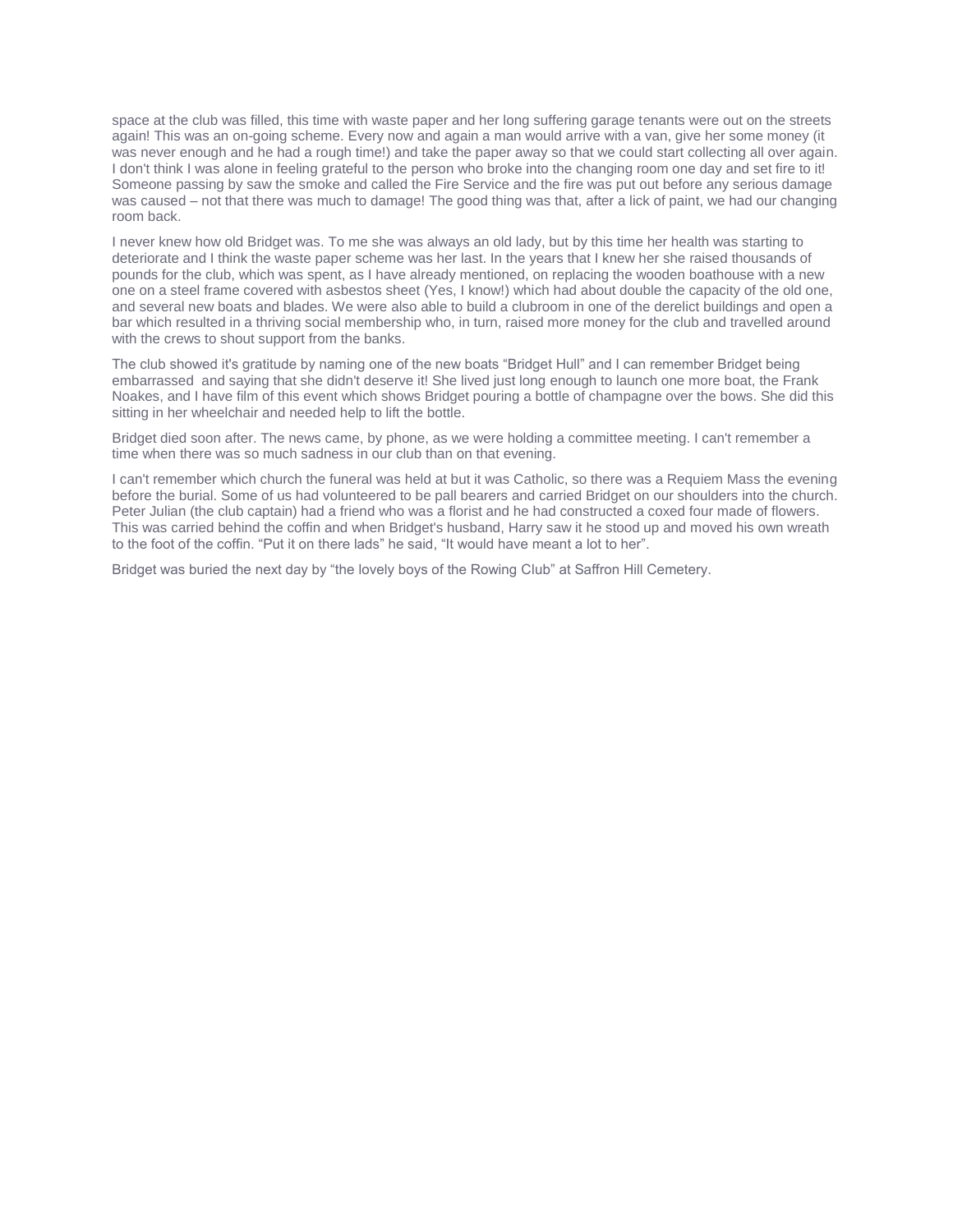### <span id="page-4-0"></span>The Bar

In the never ending pursuit of money to buy boats and blades, somebody suggested that we should have a bar. It was the mid 1960's and I'm not sure that we had yet managed to obtain the freehold of the site from Leicester City Council, but we went ahead anyway.

There was a derelict room in the old buildings that extended to the drive and we set about converting this into the bar. The room was L-shaped with a door leading into a smaller room which was to become the store. It was decided that the bar counter should be from the outer wall to the corner of the store and, as if by magic, a ready made bar with a padded front, a brass foot rail, two bar stools and back display shelves appeared one day! And it fitted! In fact, all this was obtained by the Captain at the time, Peter Barnacle, who had spotted it in the storeroom of the department store where he worked and arranged for it to be donated to the club.

During the Second World War, council records were stored in this room and a night watchman kept guard. He was equipped with a pot bellied stove for heating and the hole for the flue pipe was still in the ceiling. The obvious thing to do was to fit another stove and so solve the problems of heating and the hole in the roof at the same time. I've no idea where it came from, but a pot bellied stove and flue pipe appeared and was fitted!

The walls were a mess of rough brickwork and not considered suitable for our posh new bar, so we decided to plaster them. This posed a problem. Nobody could plaster! We overcame this by "rough plastering" – quite fashionable at the time. This was the 1960's and artistic license ruled! Some bench seating, wrought iron bar tables and stools appeared – another mystery! A lot of painting was done and we were ready to open.

Over the years, many changes were made to our clubroom. The wall between the clubroom and the blade store was knocked through and double doors were fitted, so now we had two connecting rooms. In time, the entire wall was removed to make one big room. The windows were bricked up, with glass bricks at the top to let in some light, in an attempt to stop the frequent burglaries, and steel doors and frames were fitted. The next burglar knocked a hole through the wall to get in!

One (never-to-be-forgotten) development was the construction of a magnificent stone fireplace to replace the stove. This was not planned but was started late one Sunday afternoon. The rowing had finished and, as was the custom, was followed by ploughman's lunches, pork pies, pickled eggs and many pints of beer. It was cold and the fire had been lit. The stove pipe had never been fully up to the job and most of the air had been replaced with fumes, in addition to the haze of tobacco smoke that was normal in those days. Conversation turned to dissatisfaction with the atmosphere and it was decided to remove the stove and build a stone fireplace with a better chimney. The refreshment already consumed inspired an enthusiasm rarely seen. The fire was extinguished and the stove and drainpipe were outside before the bar had been wiped!

A stone, indeed, granite, fireplace might seem somewhat extravagant but we had a small mountain of the stuff which had been dumped at the far end of the site, I believe by the city council. A few days later, we mixed mortar and built the new fireplace, using the free granite. We left it to set and reconvened a few days later for a grand fire lighting ceremony. The fire was lit and – disaster! The room filled with smoke! After some consideration and a few beers, consumed outside, we concluded that the only thing to do was to rebuild the chimney section – with the fire still lit, so we could see where the smoke went! There then followed a scene that Laurel and Hardy would have been proud of. One after the other, we took it in turns to run into the smoke filled room to demolish the chimney and rebuild it! I can remember stuffing a handful of mortar into one of the last joints while others with blackened faces coughed and spluttered outside. Amazingly, it worked and was much admired.

Over the years, many changes were made and the bar was the focal point of a very active social membership who followed crews around the regattas, shouting support from the banks. In addition, the events held in the bar raised most of the money needed to buy new equipment.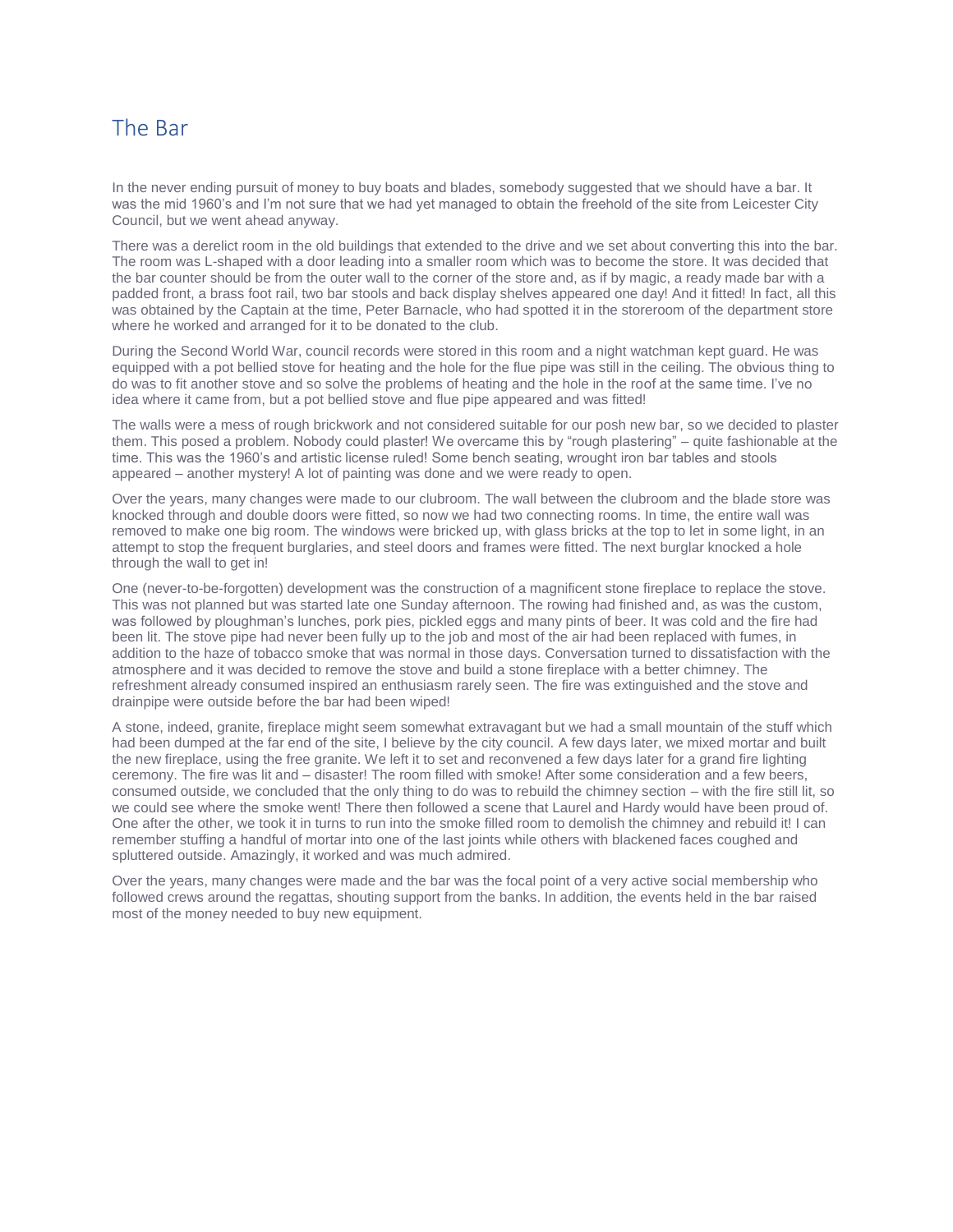# <span id="page-5-0"></span>The Regatta

#### <span id="page-5-1"></span>The Quarts

Our regatta was known as Leicester Quarts Regatta. This was because the day was brought to an end with a series of races between scratch coxed fours competing to win quart (2 pints) tankards. These tankards were of exceptional quality, being made of gun metal and pot bellied in shape.

During the day, rowers, who had come to compete in all the usual events, entered for the Quarts races, giving their names and which side they preferred to row on. Coxes also entered, their prize being a small cup. Some competitors had travelled great distances, usually by public transport, especially to enter the Quarts races. There was, of course, an entrance fee but I can't remember what it was.

When all the entries were in, the names were put onto pieces of paper and divided between three boxes, strokeside, bowside and cox. Somebody of note was asked to draw the names from the boxes, two strokeside, two bowside and a cox to form each crew. In this way, a random mix of status and age in each crew was achieved. Novice oarsmen (there were no women, but Novices were known as Maidens in those days so perhaps that made up for it!) could find themselves rowing with Senior and Elite rowers and visa versa. Sometimes, the draw would produce an obvious winning crew but generally the crews seemed to be fairly even and some good racing was to be had. In any case, it was a very sociable way to end the day and friendships were made.

#### <span id="page-5-2"></span>Committee Boats

Until the age when most people either owned or had access to a car, rowers were not expected to provide their own boats at regattas. They arrived, usually, but not always, carrying their own blades and raced in boats provided by the regatta committee. Some, by prior arrangement, were also lent a set of blades. I can remember, on several occasions, walking from the club to London Road Station with my crew, each carrying a blade which was stowed in the guard's van of the train as we travelled to that weekend's regatta. There was another walk at the end of the train journey to the host club. I don't think anyone tried to catch a bus while carrying his blade!

It was expected that the boats provided by the regatta committee would provide neither advantage nor disadvantage to the crews and so they had to be identical. This, of course, meant that clubs were burdened with the expense of buying two matching boats at a time. This was good news for the builders but proved difficult for many smaller clubs such as ours and, inevitably, a lot of old boats were pressed into a day's service that they could no longer cope with. Breakages were frequent. Stretchers broke. Brass thumbscrews sheared off in the adjuster holes. Foot straps (no shoes) broke. Seat wheels either broke or came loose. All these, and more, required a small team of suitably able people to repair the damage between heats.

The need for several pairs of boats at a regatta relied on the good will of neighbouring clubs. We borrowed boats from Loughborough, Nottingham, Derby, Newark and Kettering (Yes, there was a Kettering R.C. on the boating lake in Wicksteed Park!) and they borrowed ours for their events. Of course, this led to the problem of finding a vehicle to transport them. We were fortunate in being given the use of a 3 ton tipper lorry by our president, Teddy Friesz but some clubs were not so lucky and resorted to all sorts of racks fitted to all sorts of vehicles. This, remember, was in an era before the M.O.T. test and other restrictions. It was a sometimes a matter of relief when our boats were safely returned to us!

#### <span id="page-5-3"></span>Communications

In the 1960's, mobile phones were still a long way off. Policemen still communicated with each other via whistles and police box phones! Walkie-talkies had been invented but I seem to remember that it was illegal for ordinary mortals to use them.

We needed to communicate between the start and the finish, just as we do today. The solution for many years was to invite the Sea Scouts or the Army Cadets to provide the necessary service. Small boys, dressed as sailors or soldiers, would arrive on the morning of the regatta and lay a cable along the bank for the whole length of the course. A primitive looking telephone was then connected at each end and we were ready. I think the procedure was to wind a small handle on the side of the phone as fast as you could to generate enough electricity to ring a bell at the other end and allow a short conversation.

The system was prone to break down frequently and, when it did, someone had to walk along the bank to see if there was any damage to the cable, while the people at each end inspected the connections. One of these occasions led to an incident involving our club captain, Peter Julian, who has told this story many times and I'm sure he won't mind me repeating it. Peter set out to inspect the cable in the company of Dennis Southgate, a much respected and leading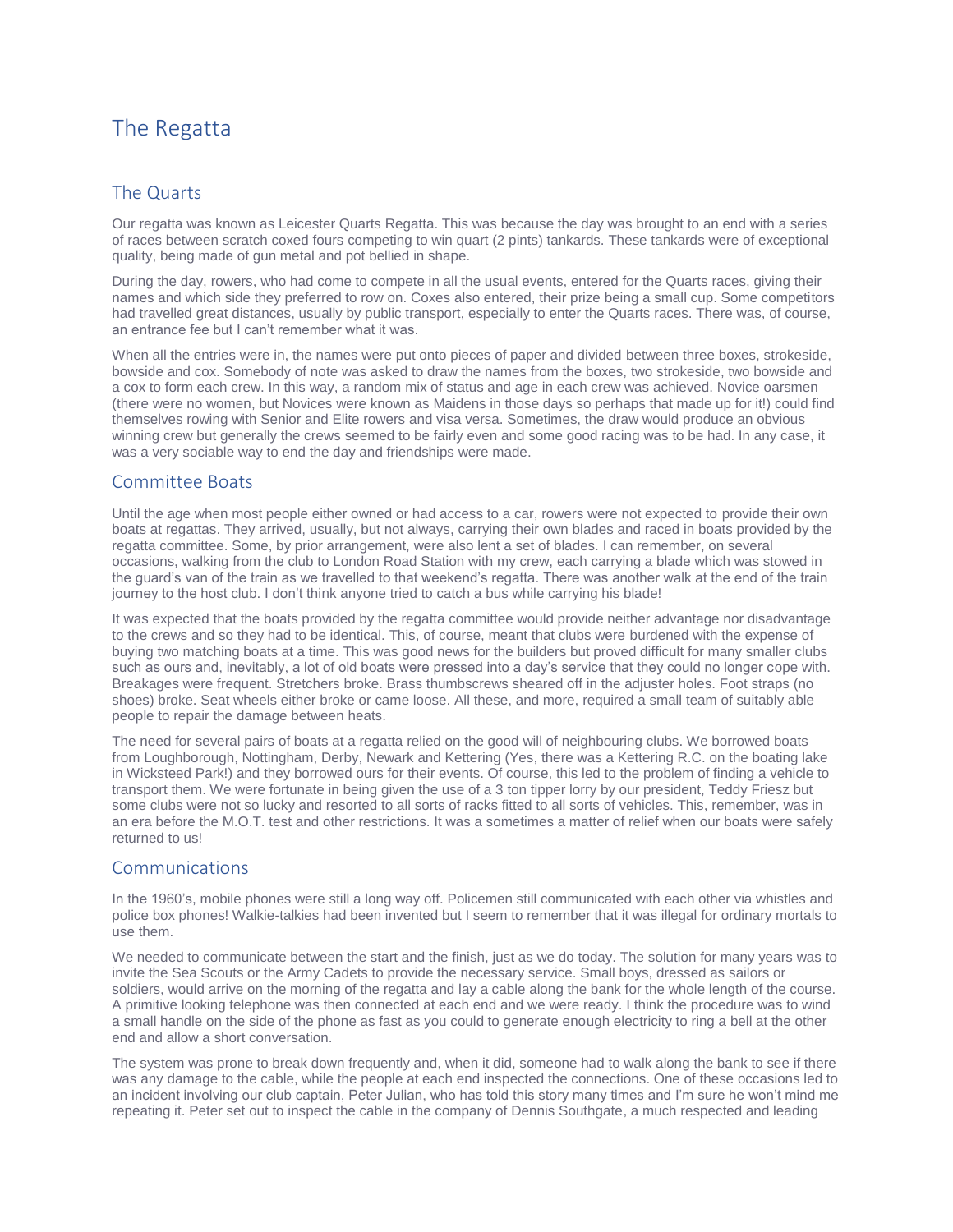member of the club. Somewhere along the bank they found the problem. The cable had been neatly cut. Standing a few feet away, grinning at them was a drunk. Peter asked, "Did you do that?" to which the drunk replied, "Yes". "Why?" asked Peter. "Because I felt like it" he replied. The drunk suddenly fell on his back, nursing a bloody nose. "Why did you do that?" he moaned. "Because I felt like it!" Peter replied! "Oh dear, Peter!" said Dennis, "For you, some problems have such a simple solution!"

#### <span id="page-6-0"></span>The Boathouse Stomp

On the day before the regatta, the boathouse was completely emptied. Boats that were not needed were moored against the far bank of the basin and the racks were loosened and slid to the tops of the supports, out of the way. The resulting space was then divided into two halves by a canvas sheet. The space at the back was used as the changing room, whilst the area nearest the doors was fitted out with a bar and a refreshments area.

Someone had the idea of holding a Regatta Dance in the evening to make further use of the enormous room, complete with bar, that we had created by moving the boats out. It was the "Swinging Sixties" and rock groups were everywhere. We hired a group that was very popular in Leicester at the time and placed an advertisement in the Leicester Mercury in the hope of attracting a few more people to add to the rowers who might stay.

I think the dance, which had been advertised as "Boathouse Stomp", was due to start at 8 o'clock and continue until midnight. Shortly before opening time, someone ran into the boathouse and shouted, "Is there a football match tonight?" We all went outside and looked in amazement as a crowd advanced towards us over the Upperton Road Viaduct. The advertisement had worked! The event was an enormous success and late-comers had to be turned away because the boathouse was full and there were even people dancing outside.

One small hiccup occurred about halfway through the evening when the temporary outside lighting failed. People rushed to sort out the problem, which turned out to be a loose connection about 20 feet up a tree. "I can fix it!" said one of our lads called Peter and within a few minutes, he was up the tree. There was an enormous blue flash. "It's alright, I'm not earthed!" he shouted as the lights came back on again.

Following its initial success, The Boathouse Stomp was set to be an annual event and was held for, I think, three years. Sadly, it was abandoned, I think in 1965, after a group of hooligans attacked the policeman, who was trying to guard the takings at the gate, and attempted to steal our money. This resulted in the arrival of half of Leicester's Police and several arrests being made. I am happy to say that some of our members were called into the court by the magistrates and commended for "going to the aid of a police officer in distress". I was told afterwards by one of these members that he thought he was going to be prosecuted for assault on the yobs, who were a pitiful sight after their skirmish with a lot of angry rowers and policemen!

#### <span id="page-6-1"></span>Preparations for the Regatta

Back in the 1960's the preparations for our annual regatta were a little different to those required for the current event although many of the basic requirements were the same. We were not required to make provision for a large number of competitors' boats because all but the Elite events used committee boats. We didn't even need to make provision for a large number of cars because many of the visitors came by public transport or shared a car, if they had one.

As far as the course was concerned, there was one very important task that befell the Regatta Secretary. He had to write a letter to the Superintendent of Leicester Power Station, which was on the site of the present Leicester City Football Club's Stadium, asking him if he would kindly turn off the outflow from the cooling towers! The water from these massive structures was piped to the canal and emerged just upstream of Walnut Street Bridge and would often cause a forceful cross current. This didn't bother our crews too much but visiting crews had been taken by surprise in previous years, as they approached the finish, and had either collided or crashed into the towpath, or both. This situation was made worse because, unlike the oars we use today, the oars were then made of wood and the ends of the blades would break off when they hit the towpath wall – expensive! The man at the power station was always very helpful and informed me that, as long as he was given a couple of weeks notice, he could divert the water into a lagoon for the day. So all was well!

A vital element of each year's preparation concerned the provision of suitable toilet facilities. (Those of a delicate disposition should skip this paragraph and pick up the story further on!). The club had a toilet! It was a very small room at the end of the buildings, with a door that opened onto the drive. There was no plumbing and the toilet was of the chemical variety. In other words, it was a big bucket with a seat on it which started the day with some sort of disinfectant in it and finished the day……well, it wasn't really big enough! This was the best we had, so it became the "Ladies" for the day. On reflection, the men faired better because the "Gents" was a trench, dug at the back of the normal changing rooms, surrounded by a canvas screen and accessed via duck boards. At least it was in the open air! The "posh" toilet always got locked at the end of the regatta and remained locked until a few days before the next one. Each year, there came the awful realisation that someone had to enter this squalid little room and empty the previous year's contents into the cess pit (Yes, we had one!) and clean everything, ready for use again. Straws would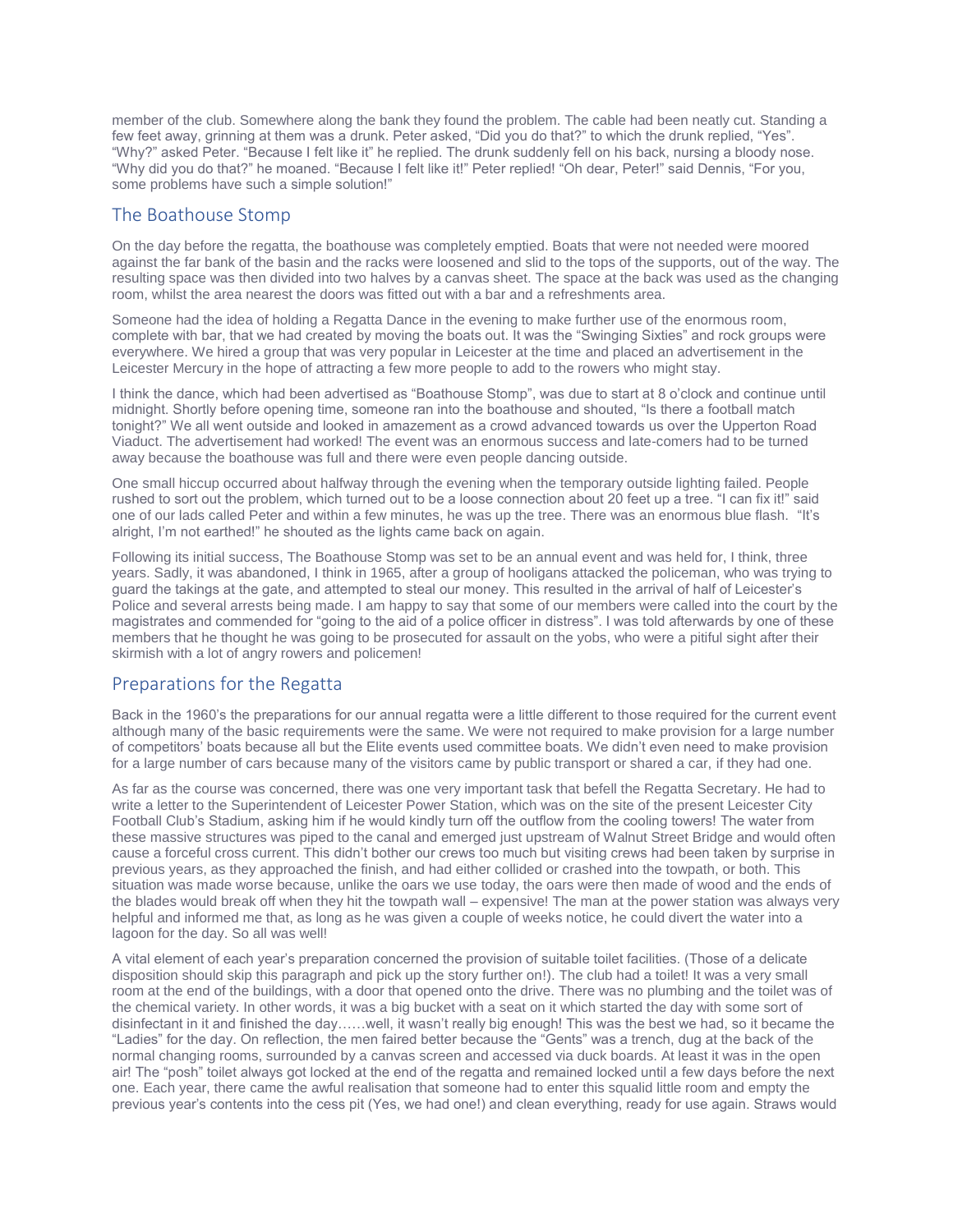be drawn and the lucky winner would unlock the door and throw it open, retreating swiftly to give it half an hour. He would then return with an old oar which he would hook under the handle, in order to carry the beast to the cess pit at a reasonable distance from it. After tipping the contents, a rope would be tied to the handle and it would be thrown into the river, tied to the chains, and left there for several days. When it was recovered, it was surprisingly fresh!

#### <span id="page-7-0"></span>Umpires

As may have already been gathered, regattas in the 1960's and 70's were much more of a social event than the present ones. Crews raced each other and then expected to have fun together, unlike today when many of them pack up and go as soon as they have finished their races. Maybe it was easier then because they had very little equipment to return to their own clubs.

Umpires had only themselves to take home and seemed to spend most of the day chatting to each other, reminiscing and getting more and more lubricated from the bar. This fine body of men (they were highly respected) would, of course, make their way onto the towpath, after some persuasion, and officiate. Nobody would dare to question their decisions, although I recall many staggered starts, collisions on the course and myopic rulings at the finish. It must be said, though, that the Rules of Racing were a lot different then and so were the attitudes of many of the crews taking part. For example, the starter would instruct the crews, "I will ask you once if you are ready and if I receive no reply I will say GO". When he actually started the race, there was sometimes a little hissing noise between the words "Are you ready? And "Go". This was the sound of cigarettes being thrown out of the boats! On the course, it was perfectly legal for a cox to steer his boat towards the other crew in the hope of intimidating the other cox. The ultimate aim of this was to cause the opposition to run into the bank or the towpath wall. It was all part of the fun! The aggressor would, of course, be disqualified if he actually collided with the opposition, so the skill of the cox under attack would be to hold his course and hope for a clash of blades, or, if he thought the umpire wouldn't notice, move slightly towards the attacking boat and cause a collision that would disqualify the attacker!

#### <span id="page-7-1"></span>Benny's Teeth

One of our regular umpires in the 1960's was a lovely old man who I will just call Benny. He was a member of one of the many clubs along the River Thames in London and, every year, would catch a train for Leicester to officiate at our regatta. Benny was a very tall, lean man who had a partly paralysed face, of the type seen with stroke victims. This caused one side of his mouth to drop and it was sometimes difficult to understand what he was saying. He had quite a ruddy complexion, which didn't seem to fit his slender frame, and I noticed a few thread like veins on his nose. This was evidence that Benny liked a drink! He was a very capable umpire, scrupulously fair and with an encyclopaedic knowledge of the rules – for the first half of the regatta! Towards the end, he couldn't be shifted from the bar.

When we were clearing away, the day after one regatta, we found a complete set of false teeth on the changing room window ledge. Of course, nobody would touch them, let alone move them to a safe place until they were claimed. So, there they stayed, gathering a thick layer of dust and cobwebs, until the following regatta. Benny duly arrived for his annual umpiring stint and went into the changing room. "There they are!" he exclaimed, picked them up and put them in his pocket! It seems that, after consuming far too many beers, he had put them on the window ledge so that he wouldn't lose them when he went round the back of the building to be sick and had completely forgotten to retrieve them!

#### <span id="page-7-2"></span>The Fire

Sunday, September 8<sup>th</sup> 1974. The last time I was Regatta Secretary and all was going according to plan. The racing was keeping to the timetable and everyone was having a good day. I think it was just after the lunchtime break that we became aware of a thick cloud of black smoke rising from the scrap metal yard on the other side of Upperton Road (where the new houses are now). We could hear sirens, but the fire was obviously too far away to affect us  $-$  or so we thought!

"We've got a problem!" Not a message to Houston Control from the moon, but words to that effect from the mid course umpire to the finish. "There's a big pipe blocking the towpath lane!" Racing had stopped with some of the boats in the marshalling area at Castle Gardens. I ran down the towpath to see what was happening and discovered that there was, indeed, an aluminium pipe hanging from a manhole in Mill Lane Bridge and on the bridge was a fire engine.

I climbed the steps up onto the bridge and found a very bored looking fireman looking at a row of gauges at the back of the fire engine and asked him if it would be possible to bend the pipe so that it was against the towpath to allow us to carry on racing. He told me that, although the pipe was constructed in short sections to allow it to concertina to a fraction of its length so it could be stowed away, it was impossible to bend it! I then asked him how long he expected it to be there and he replied, "About three days!"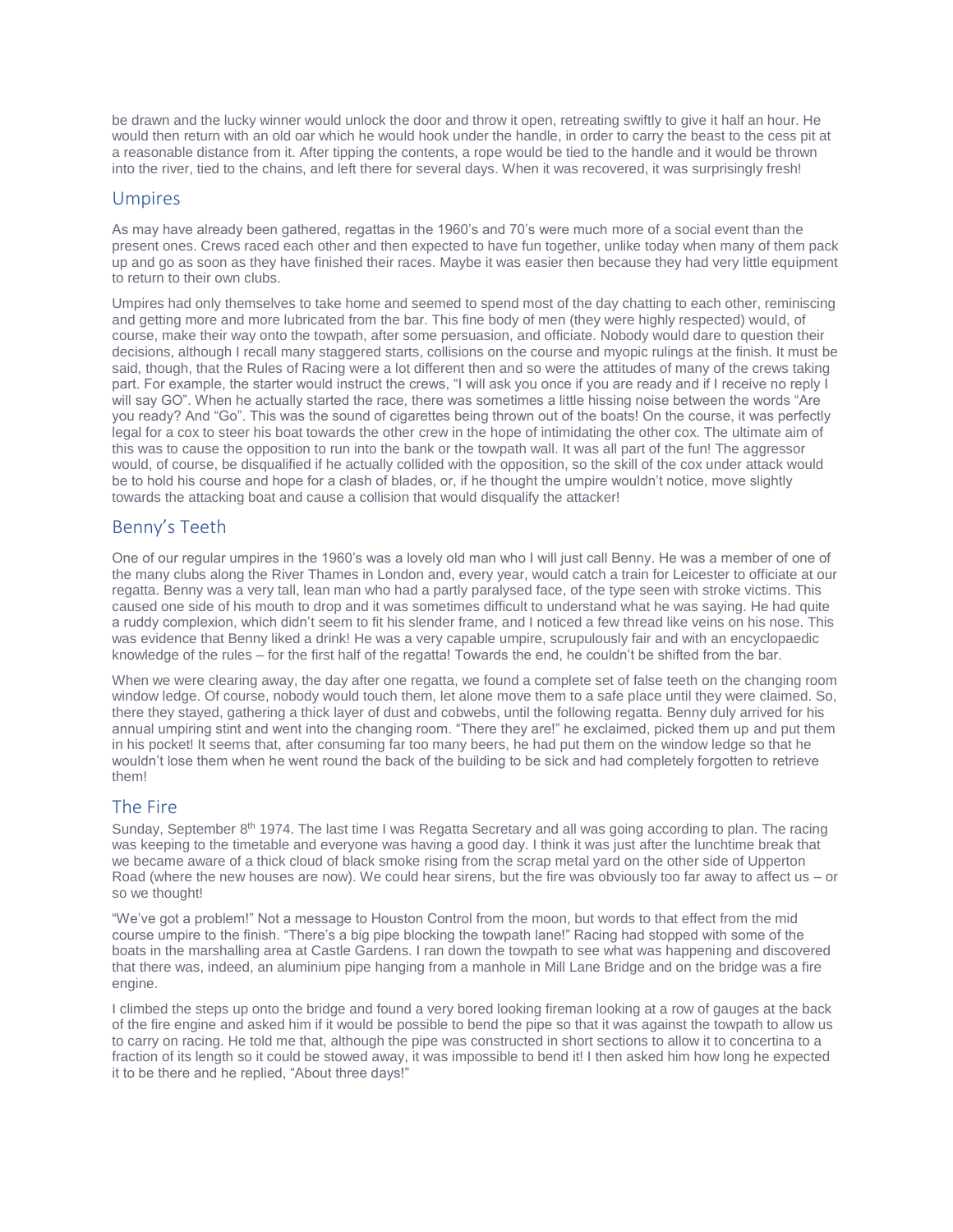It was clear to everyone that nothing could be done about this obstruction. The firemen obviously needed water and the manhole was in the bridge exactly for that purpose. It was also obvious that the fire was massive. In fact, at its centre was an entire train of scrap railway carriages. With the co-operation of the crews affected, we shortened the course so that the start was at Mill Lane, next to the pipe, and we moved the finish up to the turn into the club.

The racing was completed and everyone was happy. In fact, many of the competitors congratulated us on our handling of the situation. A couple of weeks later we received a letter from the A.R.A. which criticised us for altering the course without first getting their approval!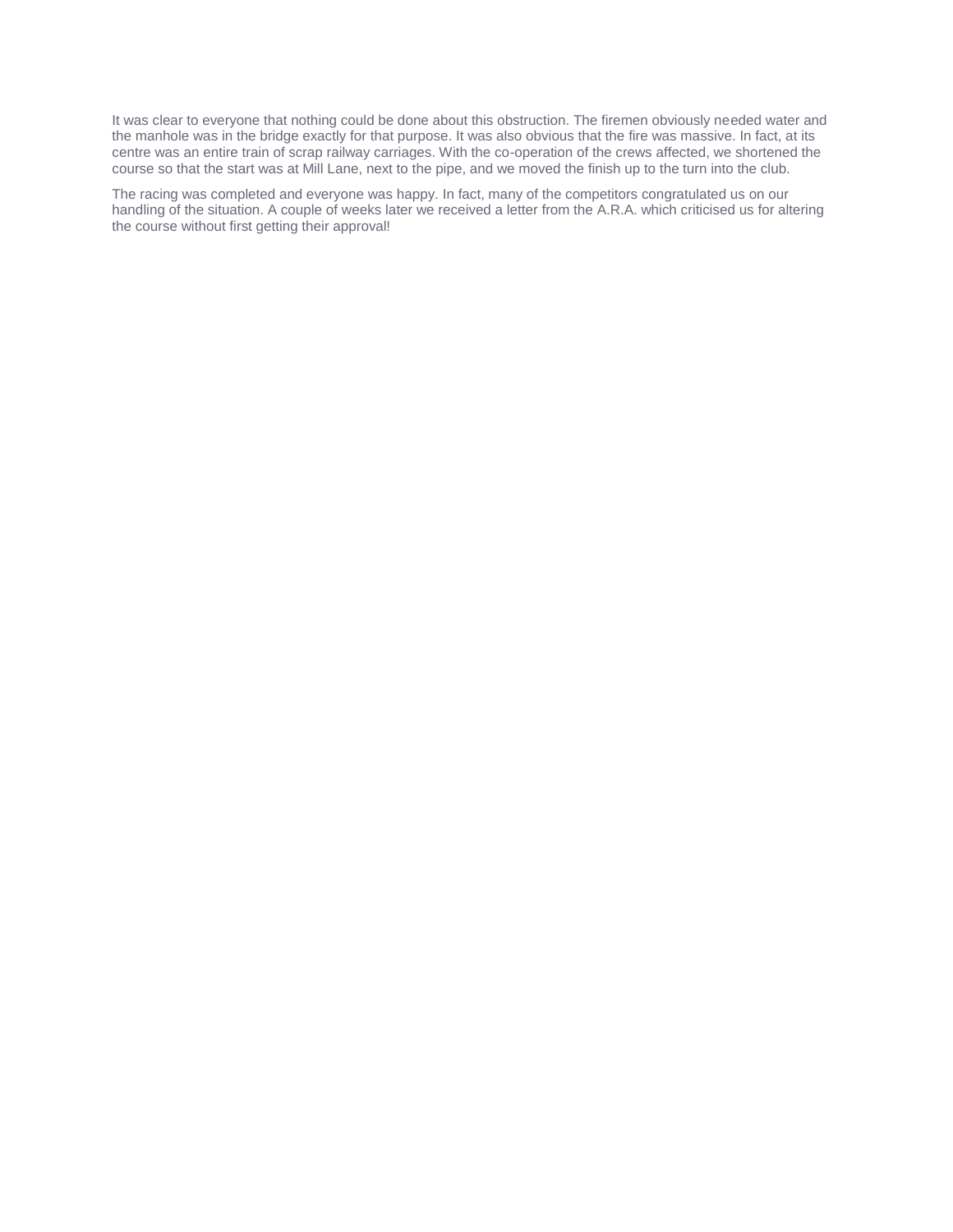# <span id="page-9-0"></span>Social Activities

It is quite remarkable that during the 1960's and 1970's Leicester Rowing Club had a very strong social membership. We had built a bar, but that in itself can't have been the reason for the support we had from non rowing members. Our crews, such as we had, were not very good and regatta successes were rare. This was not for the want of trying, but coaching was non existent because anyone good enough to coach was needed in a crew. The first social members were wives and girlfriends and then it kind of "snowballed" as their friends, and friends of friends, joined in.

I think the most likely reason for non rowers joining us was that there was such a great atmosphere and sense of ambition in the club at the time. We had little, but it wasn't going to stay that way, seemed to be the attitude. People would come to the club for the first time and be given a paint brush or a screwdriver – and they came back! Everyone did their bit to try and improve what we had.

Sometime in the 1970's, Tony Green brought some of his pupils from Beaumont Leys School to the club and they went on to great success around the regattas. With the rowers, came their families and friends and the social membership became stronger than ever. Non rowing members took over the day to day running of the club whilst the rowers could finally get down to the business of rowing and coaching and, when we went to regattas, our "supporters club" came too!

#### <span id="page-9-1"></span>Social Activities

Whenever the club was active, the bar was open. It was run by a small committee who took it in turns to ensure that refreshment was always available to those who wanted it. When we were expecting a good number of members we sold filled cobs, pork pies and ploughman's lunches complete with a good range of pickles in addition to the usual beer and crisps. I remember an old childhood friend of mine who regularly called in for a chat and his Sunday dinner! The rowers considered themselves' athletes, of course, and often wouldn't drink the beer. Instead, the most popular drinks for them were the "Batman" and the "Robin". "Batman" was a pint of orange cordial and lemonade and the "Robin" was half a pint of the same stuff!

#### <span id="page-9-2"></span>Special Events

In addition to the usual gatherings in the clubroom, we frequently held parties and "themed" events. The parties need no real explanation except to say they used the usual excuses of birthdays, weddings and even the occasional rowing success to have a good time together. The themed events were a bit more organised. One, very popular theme was a Victorian Gentlemen's Evening where the members and their wives and girlfriends dressed in Victorian costumes and, on occasions, slipped into a strange, upper class way of talking, don't y'know! Another, similar theme was the Edwardian Smoking Evening. This was similar to the Victorian one but at about midway through the evening the ladies were required to withdraw to the drawing room (what used to be the blade store, but was now an annex to the main clubroom). This was necessary in order that the gentlemen could smoke without causing offence to the ladies! It might be supposed that the ladies would feel aggrieved at this imposition, but in actual fact the move to the other room was quite popular because it contained a Pianola. For those unfamiliar with this instrument, it is a sort of piano which works by pumping two foot pedals up and down. This pumps air through a perforated roll of thick paper which passes over a rotating metal drum which, in turn, causes the hammers to hit the strings. With a little practice, even the least musical of people could appear to be an accomplished pianist! The only drawback was that we could only play the rolls that had come with it. There were a lot, but they were somewhat dated! The most popular were the songs from a musical called The White Horse Inn. This may have been appropriate for the theme of the evening but it seemed a little strange to hear young men singing the words to these long forgotten songs in the days that followed!

#### <span id="page-9-3"></span>**Strippers**

Much has been said over the years about a form of entertainment that was staged a few times in the club bar. I am, of course, referring to another type of "Gentleman's Evening" which usually involved two strippers and a dodgy comedian. Most of the stories and opinions have been expressed by people who were not involved and, in some cases, not even born at the time. As one of the members who actually helped to organise these events, I think the time has come to tell the story as it was.

The time was, again, the early 1970's and the club was still desperately short of money and struggling to survive. It was also a time when many other organisations were experiencing similar problems and all were looking for ways to make money. During the previous ten years, or so, the laws governing obscenity, nudity and entertainment with a sexual content had been steadily relaxed following the acquittal of Penguin Books on charges of obscenity for publishing D.H.Lawrence's "Lady Chatterley's Lover". The producers of entertainment in all areas of the media, including radio, television, the cinema and the theatre all behaved like little boys in a sweet shop and tested the new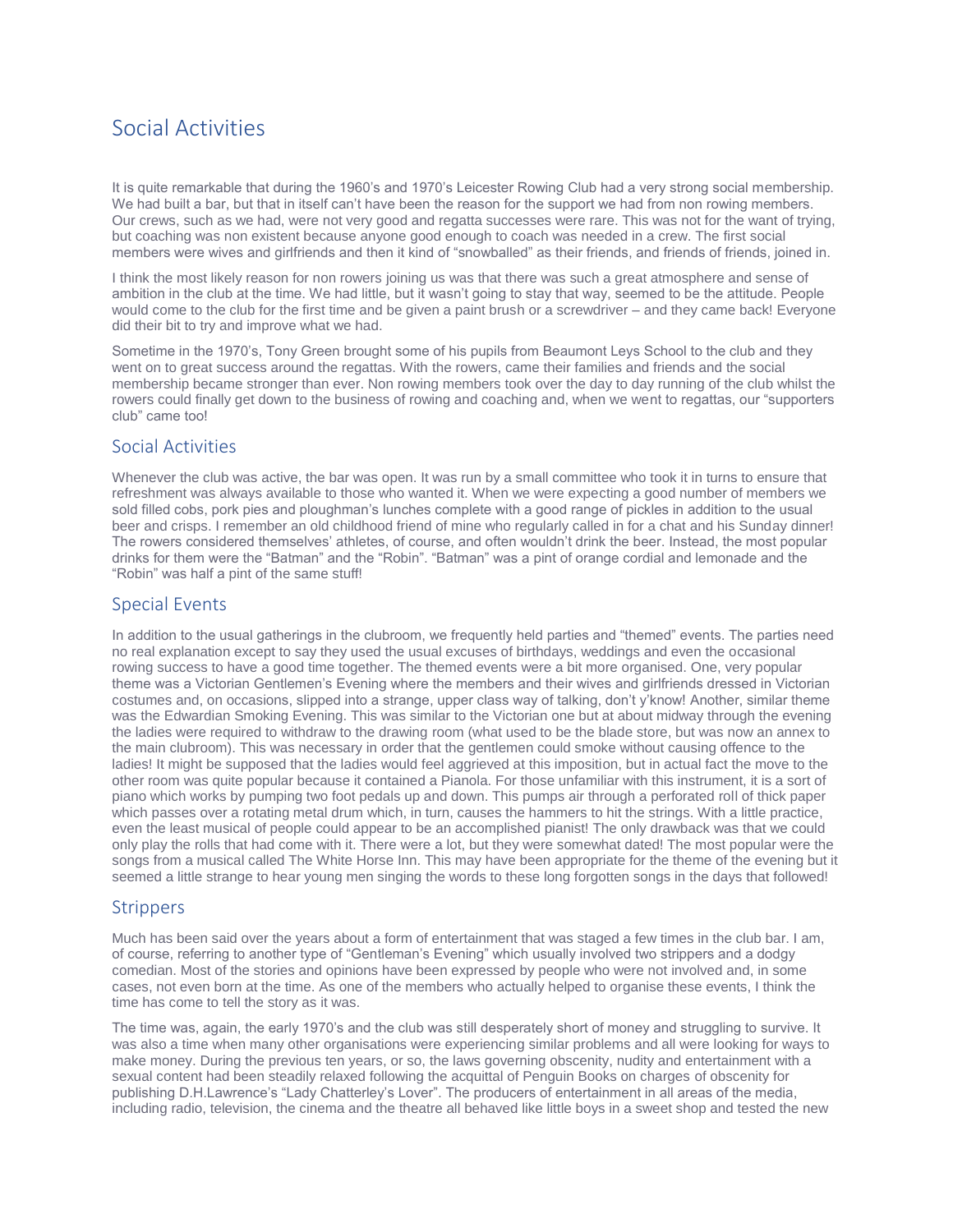freedoms to the limit. Others, on the edge of the entertainment industry were not slow in joining in and the result was a thriving industry in providing strip shows for small organisations. A phone call to one of the agents was all that was needed to arrange a show and the most popular venues in Leicester were city centre pubs. I would estimate that roughly half of the pubs in Leicester city centre had "lunchtime strippers" every weekday and some had topless barmaids as well! In the evenings, the same performers moved to the pubs on the outskirts of the city and to the sporting clubs, rugby and soccer being the most popular. The strippers were then accompanied by a "blue" comedian who often doubled as a bodyguard for the women.

The Rowing Club was a little slow in jumping on the bandwagon but, hearing how much money was being taken elsewhere, decided to give it a go. A show was booked, tickets were sold and the event took more money than we had ever taken before. I can remember the bar being packed to capacity but I remember nothing of the show itself, after all, two girls taking their clothes off and a scruffy part time comedian telling dirty jokes is not something to stick in the mind for 40 years! 42<sup>nd</sup>Street at Drury Lane, it was not!

I think there were two more evenings of this type and one evening when someone showed a grainy porn film called, if I remember right, "The Sex Olympics". He probably thought this was an appropriate choice for a rowing club! I don't remember the film at all because I was too busy serving at the bar but I do remember that he wasn't much good with his projector because the film kept breaking and I don't think anyone saw the end!

The last strip show was one that nobody who was there would ever forget! Parts of it are forever planted in my mind but before I describe the show, I should outline the events preceding it. As usual, the phone call was made and two strippers and a comedian were booked. Tickets sold out fast and everything was set for another profitable evening. Then it all went wrong! During the week before the planned event, a phone call was received to say that only the comedian could come because the two girls were in police custody for performing a "lewd act" in Newark! This was no good – nobody came for the comedian! Furthermore, we were informed that no other strippers were available.

After a period of panic, someone had the bright idea of phoning a theatrical agent. This provided a solution to the problem, but at a cost. The agent didn't manage "strippers" but could arrange for an "exotic dancer". What's the difference? An exotic dancer is paid twice as much because she is classically trained and holds an Equity Card! We could only afford one of these, so we made do with her and the comedian.

The evening arrived, the comic had done his first turn and now it was time for the "exotic dancer"! She had agreed to do two routines and appeared for the first wearing a leopard skin bikini and leather thigh boots and carrying a bullwhip and a large sports bag which she placed on the floor behind where she was going to perform – all very mysterious! The music started and she began to gyrate around the room cracking the whip over the heads of the audience. It was immediately apparent that this girl could actually dance! Articles of clothing fell to the floor or were draped over the heads of some of the audience (Actually, there was not much to arrange!) but the attention of the audience was wandering. The sports bag was moving. Yes, it wasn't the beer, the bag was moving! Noticing the inattention of the audience, the young lady put down her whip and unzipped the bag to reveal a 5 foot long python! This became an integral part of her act for the next few minutes until she put it back in the bag and carried on without it. All was well until the python found that she had not fully zipped up the bag and made its escape whilst she was at the far end of the room. It headed straight for one of the rowing club's finest, a powerful man standing over 6ft in height. On this occasion, he was in a crouching position, backing away from the snake along the bench seating and using the discarded whip to defend himself! Of course, everyone else was enjoying his discomfort which finally came to an end when the performer rushed across the room shouting, "Don't hurt my snake!" and put it back in its bag.

For her second performance, she did a very proficient fire eating act using two flaming torches. At this point, I should describe a feature of the construction of the clubroom. For its entire length, the roof was supported by a large concrete beam. We had made a feature of this by fixing a sheet of plywood under its bottom edge with a vertical lip on either side. Inside this were strip lights which projected a warm, reflected light off the ceiling. Back to the action! – As a final flourish to her act, she waved the torches over her head in two spectacular arcs. What nobody was to know was that the lighting channels had collected a considerable amount of dust, cobwebs, crisp packets, etc. and as the flames reached the ceiling, all this caught fire and, accompanied by a strange humming noise, a flame shot the entire length of the room. "Bloody hell!" she exclaimed, "It ain't never done that before!"

As far as I remember, no more evenings of that nature were organised. It was very much a thing of its time and people were beginning to look for different forms of entertainment. To the critics I can only say that I make no apology for helping to raise hundreds of pounds to keep rowing alive in Leicester.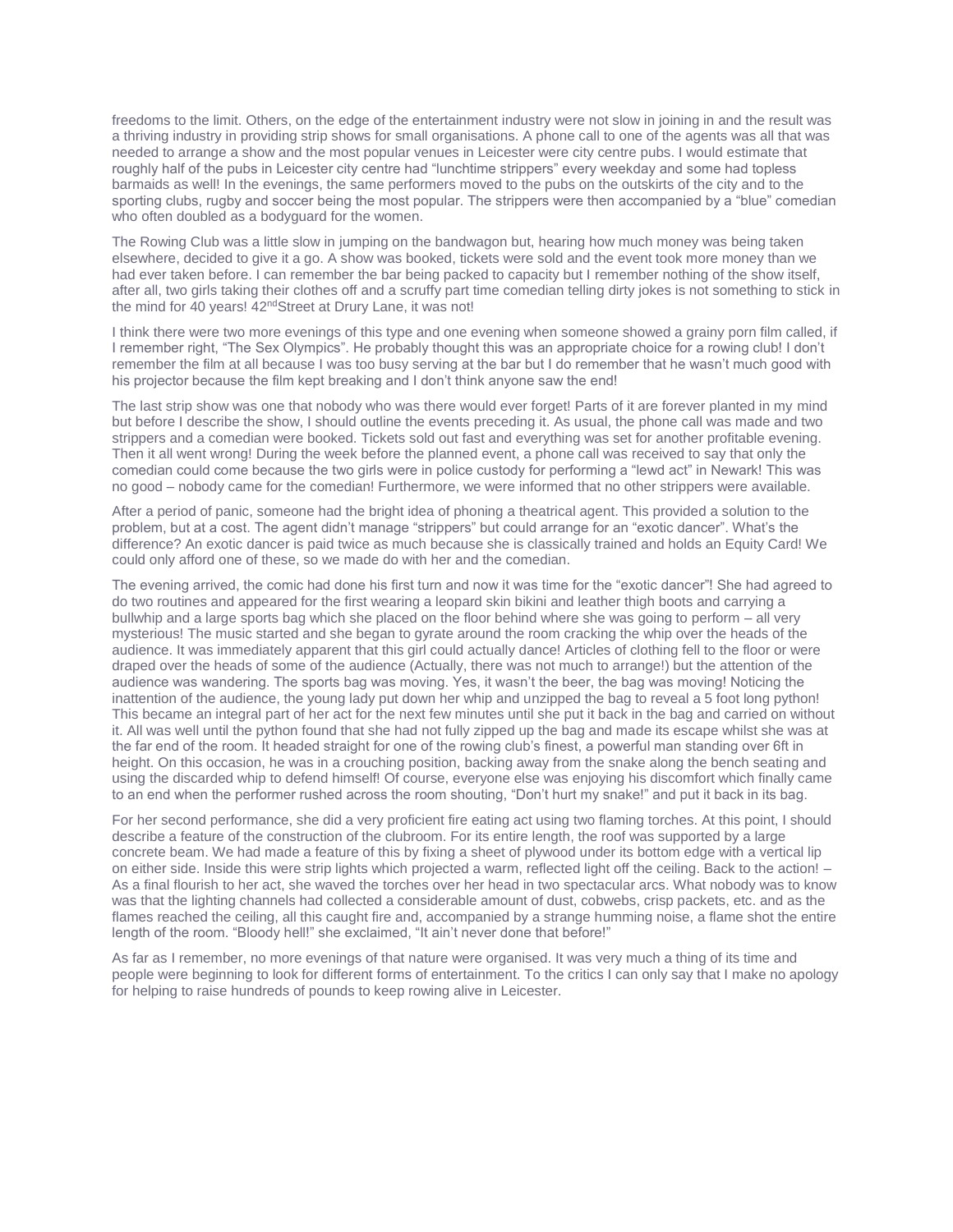## <span id="page-11-0"></span>Mutiny!

When I joined the club, part of the building that was later to become the clubroom was called the Blade Store. As its name suggests, it contained blades but not the ones that were for the use of ordinary members. These were special and only to be used by the most senior members of the club when they came for their Sunday morning row. These senior members were the old men who were running the club and who had long since given up any form of competition. In addition, there was a "shell" four in the boathouse which was also reserved for the seniors, as were two matching "clinker" hulled boats with canvas decks, named "Welland" and "Wreake".

We young members, who were trying to form crews to represent the club at regattas, had to make do with two older, open decked clinker fours, named "Wyvern" and "Windsor" and old, worn out blades. Whilst the boats we were allowed out in were in fairly good condition, they were heavier than the newer ones and the lack of decks made them liable to take on a lot of water when the weather or water conditions were bad. The blades we had were worn out on the leather sleeves and the gates rocked on their pins, which didn't help with squaring and feathering so "crabs" were fairly common even among the best of us. There was another boat which was even older and was so wide that the seats were offset to stroke and bow sides and was known as the "tub four". It was fitted with fixed pins (no swivel gates) and consequently required fixed pin blades to go with it. I took some of my first strokes in this boat, so I remember the art of fixed pin rowing well. The buttons were in the form of a screw which extended about ¾ of the way round the loom. If you kept this firmly pressed against the gate, the blade would square itself as you moved forward to the next stroke – automatic squaring! At least, it did when it was new. Ours were so worn, we had automatic1/2 squaring! (and more crabs!)

One very enthusiastic member was Peter Barnacle. I think he held the position of Vice Captain at the time and he took on the responsibility of coaching us novices (or "maidens", as we were called then). Frustrated with the quality of the equipment that we were allowed to use, he checked in the committee minutes and discovered that the new blades and the better boats had been purchased with club funds with no restriction as to who would be allowed to use them. With this in mind, he produced a crowbar at the next training session and forced entry into the blade store! From that day on, good use was made of the new blades and the better boats. Clearly, the older members were not happy that "their" kit was being used by the youngsters but their assertions that the kit belonged to them had been disproved and there was nothing they could do about it. I believe that it was this incident that released the club from the stranglehold of old men and transferred power to the young ones who wanted to take the club forward to rowing success. It was to take a long time and much more had to be done, but there was a new enthusiasm in the club.

Now that I am an "old man", I still firmly believe that the club should be run by the younger members. They will keep repeating the same old mistakes but the enthusiasm is still there and it is for them to decide on their club's future. When they make bad decisions, they can correct them in time for the next generation and, in the meantime, the oldies can grumble and say, "We told you so!"

#### <span id="page-11-1"></span>Barges

Sometime around 1962 we encountered a new threat to our activities. Somebody at Gimson's woodyard (where the new Barratt development now stands) decided that it would be a good idea to use barges to deliver their timber. The idea was to bring the barges into "our" basin and unload them directly into their premises by a crane sited in the area now occupied by Mawby and King's glassworks. This was, obviously, not good news for us.

The city council sanctioned the use of the area where The Watershed now stands but, thankfully for us, refused planning permission for a permanent crane on the far bank. The company went ahead with the scheme, I think while an appeal against the refusal of planning permission was lodged, and used a small mobile crane on our side of the river to unload the cargoes onto lorries. The lorries then made the short journey via Upperton Road and over the bridge where they were unloaded by another crane. This was clearly practically and economically unsustainable and the whole idea was abandoned when, I suppose, the appeal was rejected.

An amusing incident befell the first barge to attempt a delivery. I had gone to the club to repair a boat that someone had used as a step when breaking into the boathouse through one of the skylights. It was going to be quite a long job, so I had taken some lunch with me. It was a lovely day, so I took my lunch and sat on the bank by the landing stage to eat it. After a short time I heard the sound of a narrow boat as it began to manoeuvre into the basin. It was a very long boat and the bargee had to go backwards and forwards a few times before he could make the turn. Eventually he was on course and headed into the basin. Now, written in large letters along the far wall was "WATER 8 FEET DEEP. FOR SWIMMERS ONLY" (a legacy from the old swimming pool). I had seen scullers fall out of their boats at this point and sit on the bottom with their knees out of the water, so I knew that the sign was somewhat misleading. Being a helpful little lad, I shouted across to the bargee that he needed to move across a bit or he would run aground.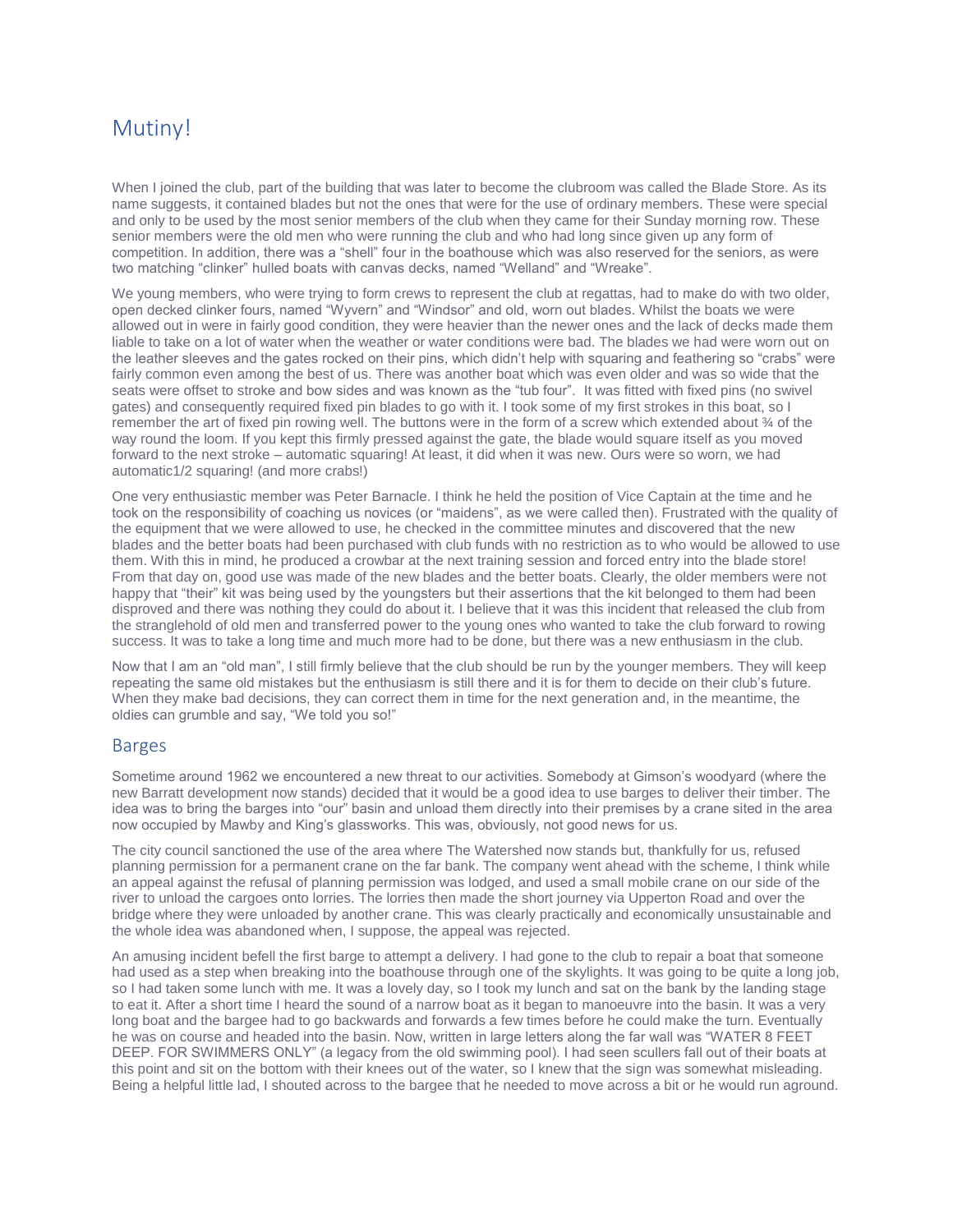This suggestion was dismissed with an account of how long he had worked the canals accompanied with a suggestion that my parent's were unmarried and that I was not of sound mind! (Or words to that effect).

Moments later, the barge tilted and slewed across the river. The bow was firmly in the mud and the stern was very close to our bank. I thought it best not to comment and continued to eat my sandwich. I think it took about an hour before the boat was free again but I enjoyed watching the process without another word being exchanged!

#### <span id="page-12-0"></span>A New Boathouse

With the young men now running the club came a new optimism. The confidence of youth made us believe that we were capable of achieving great things and we started to look at the state of the old boathouse. As I have already said, it was made of wood and leaned precariously to one side. It was also very insecure and the target of frequent break-ins. We started to dream of a new, larger and more permanent structure, capable of storing the new fleet of boats that we also dreamed of.

The driving force behind this new adventure was, again, Peter Barnacle. He had an arrogance and a confidence that seemed to drive him on against seemingly impossible odds. We had almost no money in the bank but he didn't see that as a reason for not getting started. A design for the boathouse appeared. I don't actually know who drew it up, but I seem to remember that an architect turned up now and again for a row, so maybe it was him. Sometime later, a lorry load of girders arrived. These had been produced in Frank Noake's engineering works, which I think was in the Dysart Way area of Leicester. I'm almost certain that Frank was never paid for this and, after threatening to take us to court, abandoned all hope of getting anything from our empty bank account for the sake of the club.

Having the girders was a good start but we couldn't begin the construction without some footings to plant them in. As we all know, our site is, like most river banks, on a gentle slope so all that was needed on the higher side was a series of concrete blocks poured straight into holes in the ground. We were all capable of doing this but the river side of the site would need footings which extended about 18 inches above ground level with a retaining brick wall between them to hold back the hardcore that was to form the base for the floor.

Peter had a plan! We collected all the bricks, sand, cement, etc. and, one Sunday morning, lay in wait for Peter Price to turn up for his weekly scull. Peter was a master bricklayer who had spent the whole week building houses and was looking forward to a couple of hours on the river. As soon as he arrived, he was handed a trowel (which he said was a load of f…… rubbish!) and politely asked if he would mind building our wall! What he said would have embarrassed Gordon Ramsey but a couple of hours later we had a 60 foot long wall. It would have been quicker if the rest of us had been able to mix the mortar fast enough for him!

After that, we erected the steel framework. I think it took us about two weeks of hard work whenever we could get together. In those days, we were not troubled by Health and Safety people and, although a couple of us fell from the roof supports (me included!) the only injuries were minor scrapes and bruises which seemed to add to the atmosphere of adventure that prevailed. I must admit, though, that as I reflect on the methods that we used to move the girders into place, we were very lucky and I would, in no way, recommend them!

The cladding for the building was corrugated asbestos and this was fitted by an outside contractor. I don't know how we found the money for this but we must have because, for a change, I don't remember any trouble! In fact, I went away to college at this time, so maybe I was spared the usual hassle!

When I returned from college, the new boathouse was complete. The walls and roof, the slab floor, the doors and even the lights were there. I remember standing by the doors, looking inside. Someone said, "We did it, Malc!" and a feeling of pride washed over me.

Soon after, we emptied the old boathouse for the last time and put the boats on their new racks. There was so much empty space! – but we were unstoppable now and were sure that we would soon have a new fleet of boats to fill the racks! It took a lot longer than our optimism allowed for but we filled them in the end.

There was one last job to do. The old boathouse had to be demolished. In a way, this was a sad occasion. It had served the club for many years and we were mindful of our predecessors who had built it and who were probably just as proud of their achievement as we were of ours.

As I have mentioned before, it leaned dramatically to one side and we thought that it would collapse fairly easily, given a good shove. Once again, Peter Barnacle took charge. At the time, he worked for one of the first television rental firms, "Rentaset" and he had a small company van. We fixed a rope between the boathouse and the back axle of the van and he drove away expecting the boathouse to fall down in pieces. It didn't! The van stopped and its wheels spun uselessly on the gravel. The old boathouse was stronger than we had thought and put up a final fight but after it had been weakened by sawing through some supports it finally succumbed and gave way to a new era for the club.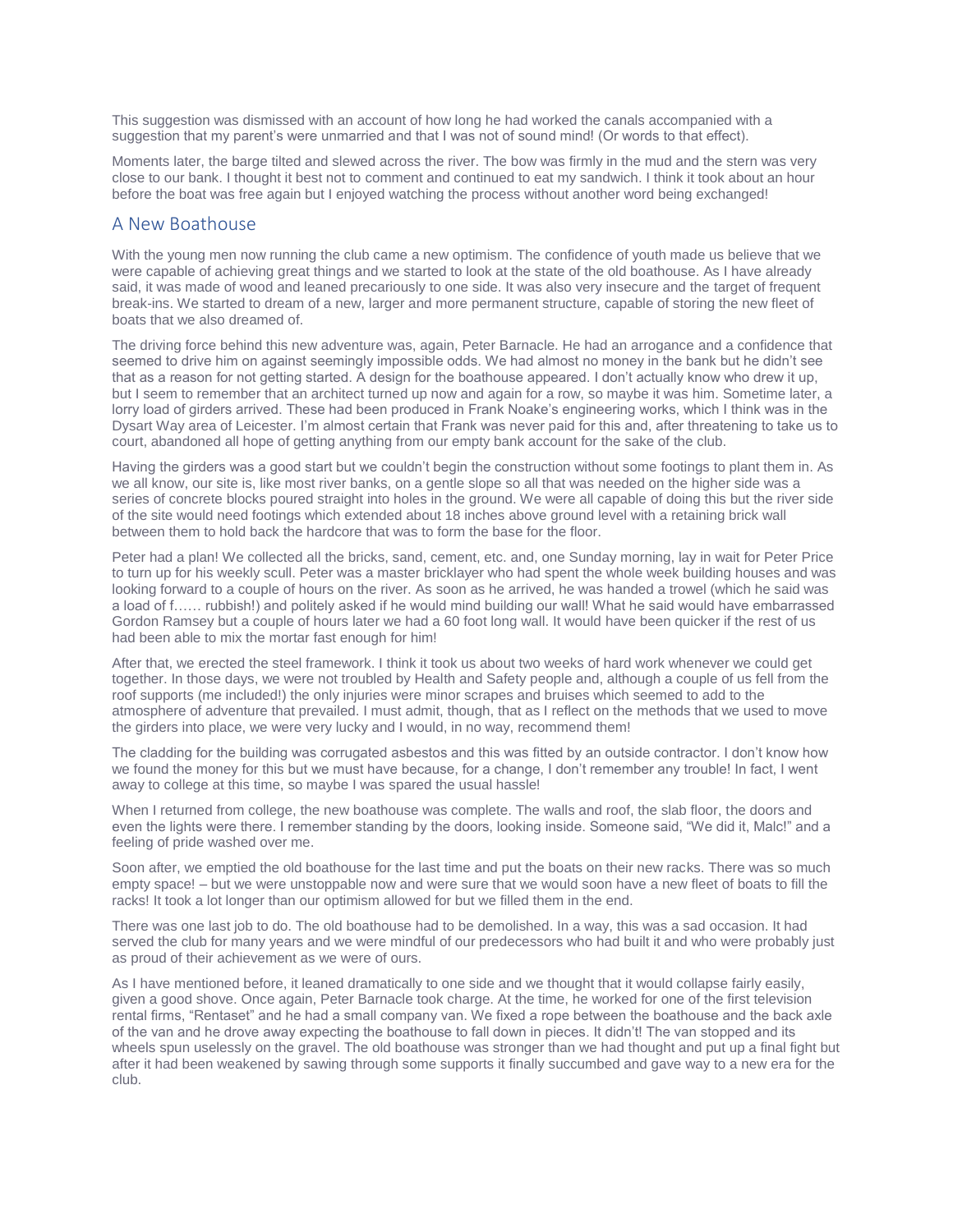# <span id="page-13-0"></span>The Day "Blue Peter" Came

Sometime, during the 1970's, the newly formed Leicester Civic Society decided that it would be a good idea to tidy up the canal towpath and the surrounding banks. They approached us and asked if we would be willing to help. We said we would and a date was fixed. In the meantime somebody had decided that the effort would benefit from some publicity and informed the media. I have no idea how it happened, but word reached the children's TV programme "Blue Peter" and they thought it would make an interesting topic for the programme.

It was agreed that the best place to base the clean up would be at the rowing club and, I seem to remember, as arrangements progressed it became obvious that the rowing club would be doing nearly all the work as the Civic Society had been unable to get much help from anywhere else! It has to be realised that, at the time, the riverside was in an appalling state and only frequented by hundreds of anglers, a few rowers and many of the city's undesirables. The towpath was a rubble–strewn track, full of potholes and quite dangerous for cyclists and pedestrians. Normally, it would be lined with anglers, one about every 10 feet, who would think nothing about dumping their rubbish all over the place. The banks were completely overgrown and filled with all sorts of rubbish and assorted debris would be floating in the water, including unwanted dogs that had been tied to car tyres and thrown in to drown! Couple this with the surrounding area of scrap metal yards and railway sidings and it's easy to see why most of the population of Leicester turned a blind eye to the area and just didn't want to know.

The day approached and we were informed that the BBC would be sending a film crew along with the legendary John Noakes to cover the event. We didn't know it at the time but John Noakes is a canal enthusiast and was very keen to do the job. He duly arrived, at the wheel of a sports car that he had built on the programme. I think it was a Caterham kit car and everyone gathered around it for a good look and, for a time, lost interest in the clean up day!

Eventually, we got started. People set about collecting rubbish from the banks under the puzzled gaze of the assembled anglers and I took my place as one of the rowers in the "Tub Pair". This was our basic training boat and was easily large enough for extra bodies who could pull rubbish from the river with grappling hooks. Soon after we had started, we were called to the bank by the Blue Peter film crew and asked to take John Noakes with us so they could film him pulling rubbish out of the water into our boat. Obviously, this was thought to be "better television" than collecting it from the bank and putting it into bin bags. Everything was going well until he pulled out a bike frame "the wrong way"! The director shouted that that was no good and could he do it again, please? So that the bike wasn't lost forever, we tied it to the grapple before throwing it back in. I saw the same bike dragged from the river at least half a dozen times before he got it right! How the finished version was any different from the first (true) version, I will never know but it wasted a lot of time for us.

Later in the day, the film crew left but John Noakes stayed behind and helped us tidy the area behind our changing rooms. He turned out to be a really nice bloke who was genuinely happy to muck in with the lads and, when we had finished, he joined us in the bar for a drink. After the hours of filming and the disruption to our activities, the finished item filled less than 10 minutes of the programme!

Because of the delays caused by the filming, we didn't get as much done as we had hoped and decided to have another go a few weeks later. One benefit of having a TV crew on the first clean up was that the Leicester Mercury felt moved to cover the event and maybe this led to the Civic Society being able to get more volunteers and the clean ups became quite a regular event. I don't know who eventually paid for it, but I'm sure the clean ups led to the towpath being given a proper surface and the banks being properly cleared and grassed.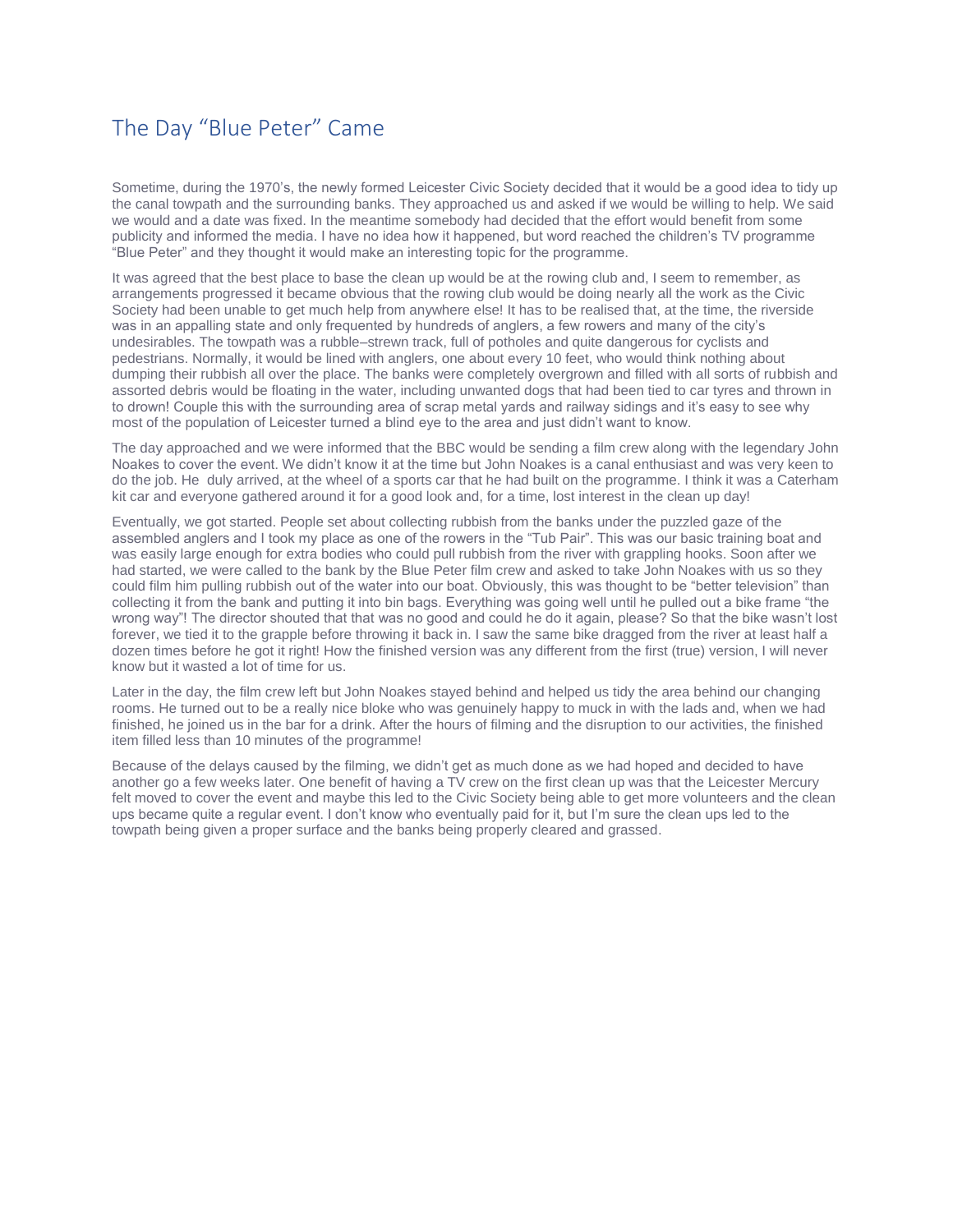# <span id="page-14-0"></span>Rowing

Those who have read my previous accounts of the activities of Leicester Rowing Club in the 1960s and 70s could be forgiven for wondering if there was any actual rowing going on! The truth is that there wasn't much going on at all! The few regular members were far too busy building up the infrastructure of the club to get out on the water regularly and many of the outings that were achieved were dedicated to teaching any new members the basics.

Despite this, we did manage to cobble together the occasional crew and go to a few regattas. Wins were infrequent but did happen occasionally and when they did we all celebrated to the full. All the time, the membership was growing – painfully slowly – but we were getting there.

During this period, I went away to college for three years, returning each vacation when I hoped to get a row (There was no rowing at the college I attended). Because Leicester had already established a crew in my absence or was doing nothing, the best chance I had to get a row was to go to whichever regatta was on and walk about asking if anyone had failed to arrive! In the days of committee boats rowers sometimes got lost on the way and I managed to get a seat on several occasions and rowed for various clubs in the process. I don't suppose this would be allowed now but things were much more relaxed then and the clubs seemed happier if nobody had to pull out because somebody had failed to arrive. Anyway, it seemed to make no difference to the results because I can't remember winning on any of these occasions and the clubs were duly grateful, keeping me well supplied with beer afterwards!

#### <span id="page-14-1"></span>The Ambulance

Eventually, we were entering more and more races and the need for some form of transport became evident. As I have mentioned in a previous story, we often went to events by train, taking the blades with us in the guard's van, and used committee boats. But times were changing and we were being obliged to take our own boats as well, so a suitable vehicle had to be obtained.

Once again, Peter Barnacle had an idea! I don't know where he found it, but he managed to obtain an old ambulance! This was an impressive vehicle, made by Bedford, it sported front mudguards that swept back as running boards to form steps for the front doors. On top of the mudguards, either side of the huge bonnet were a pair of large headlights. The lean burn engine had not even been thought of so it was equipped with two enormous petrol tanks, one on each side.

We fitted a boat rack along the roof from the back to two poles attached to the front bumper. Inside, we constructed wooden bench seats along each side. We were now ready for action; boat on the roof, blades in the middle of the floor and crew on the benches.

The only journey I remember well was to the Head of the River Race. We took an eight and, although I wasn't in the crew, I went along for the ride with several other supporters. I don't think the result was anything to shout about but we all had a good day and eventually had everything loaded up and we set off back to Leicester. It was beginning to get dark and we had rigged up a red light to the stern of the boat which extended a considerable distance behind the vehicle because, in those days, eights didn't break down into manageable sections and had to be transported in one 60 foot length.

As dusk settled, Peter, who was driving, turned on the lights but forgot that the light on the stern of the boat was connected to the interior light in the back. He remembered when he stopped at some traffic lights and the furniture van following pushed us forward a few feet! "Quick!" he shouted, "Turn the light on!" He jumped out of the cab and shouted to the unfortunate lorry driver, "Didn't you see that light?" The only damage was to the front of the furniture van which sustained a dent with two holes, where the rudder pin loops had gone through. Oh, and the driver's pride was a bit dented too!

Our adventures with the ambulance were fairly brief. If I remember right, it came to an end when it was vandalised and we sold it for scrap. A sad end, but fun while it lasted.

#### <span id="page-14-2"></span>Teddy's Lorry

Our president, Teddy Friesz, was the owner of an aluminium foundry and had a 3 ton tipper lorry. He allowed us to use this at weekends to transport the boats and we constructed a rack to make this possible.

My first rides in this were in the back with the blades. It was not the most comfortable way to travel and I suspect the insurance company wouldn't allow it now but we took it as being all part of the fun. We travelled to places like Nottingham and Burton and rigged up a cover when it rained. Roundabouts are a bit of a challenge when you are in the back of a lorry – you tend to roll about a bit!